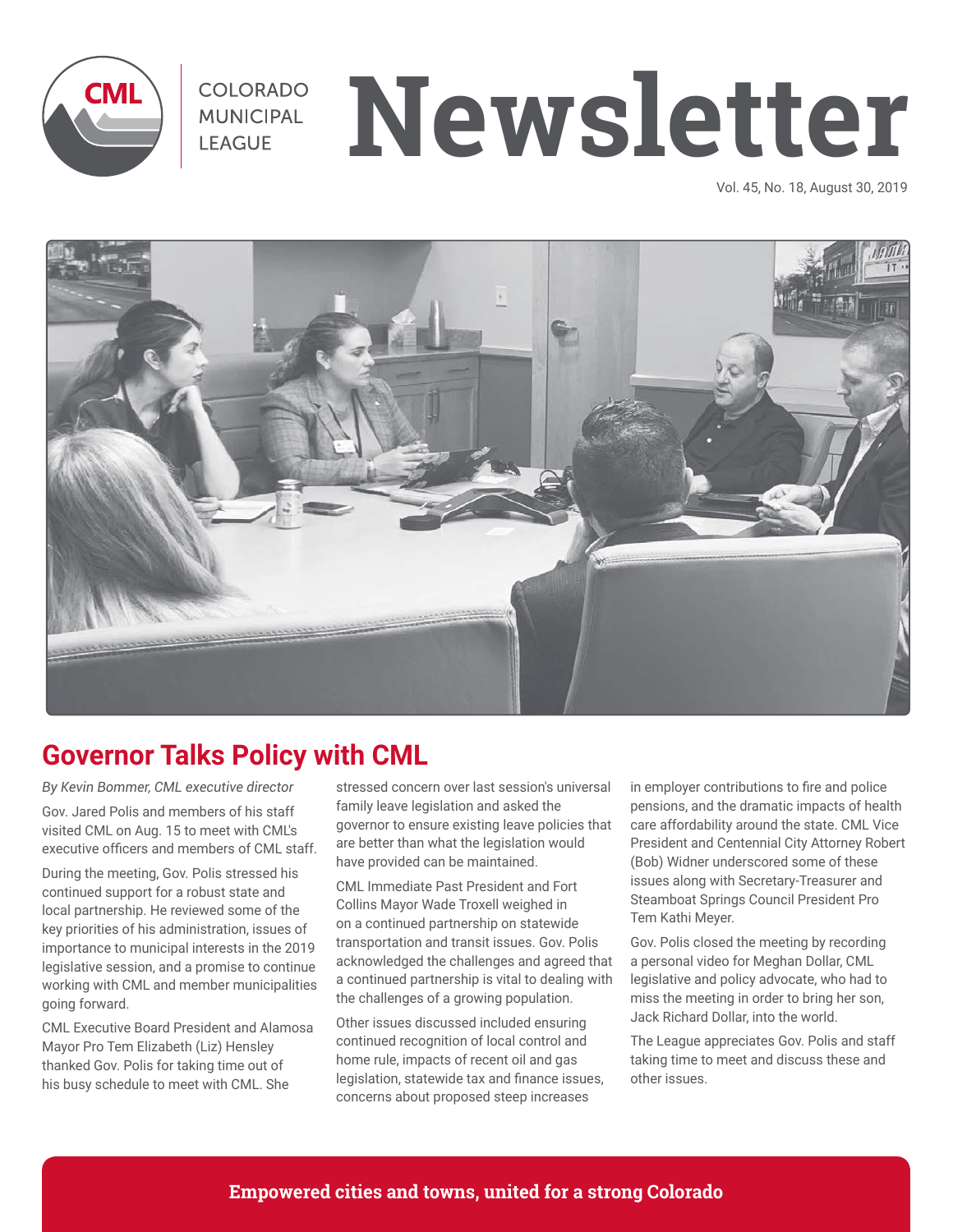# **Course Notebook**

## **CMCA Conference**

Attend the Colorado Municipal Clerks Association Annual Conference on **Oct. 16–18,** in Durango. For more information and to register, visit *bit.ly/2Y3ntHC*.

## **Mayors' Summit**

Save the date for the annual CML Mayors' Summit, **Nov. 15,** from 8:30 a.m. to 5 p.m. More details, including registration and agenda information, will be available soon.

## **NLC City Summit**

The National League of Cities (NLC) City Summit, **Nov. 20–23,** in San Antonio, is where local leaders convene and collaborate on solutions to the common challenges facing America's cities and towns. The conference offers tangible and new best practices for government officials to improve their conditions back home. For more information and to register, visit *citysummit.nlc.org*.

## **Land Use Law**

Now in its 25th year, Tom Ragonetti's Annual Conference on land use law takes place **Dec. 5–6,** in Denver. This conference gathers the top experts and land use professionals from across the state to discuss the most important topics in land use law. In just two days, this conference gives new and veteran practitioners the opportunity to discuss critical current issues presented from a wide range of perspectives. To register, visit *bit.ly/326YqAV*.





*CML Newsletter* (ISSN 7439903) is published biweekly by the Colorado Municipal League, 1144 Sherman St., Denver, CO 80203-2207, for Colorado's municipal officials. (USPS 075-590) Periodical postage paid in Denver, CO.

#### **Designer and editor: Christine Taniguchi Circulation/mailing lists: Mark Vanderbrook**

POSTMASTER: Send address change form 3579 to Colorado Municipal League, 1144 Sherman St., Denver, CO 80203-2207; (p) 303-831-6411 / 866-578-0936; (f) 303-860-8175.

Subscription to *CML Newsletter* is offered as a portion of member dues. Cost to nonmembers is \$300 a year.

# **Standardized Sales Tax Definitions**

Breckenridge, Colorado Springs, Delta, and Lone Tree join the 49 self-collecting sales tax municipalities having adopted the standardized sales tax definitions in their local tax code. This continues the work undertaken by the municipal tax and finance administration community, originating with a request by the legislature (SJR 14-038) to work on a uniform set of sales tax definitions that could be adopted in the self-collecting jurisdictions for tax simplification. The following are the cities or towns that have previously adopted the definitions: Alamosa, Arvada, Aspen, Aurora, Avon, Black Hawk, Boulder, Broomfield, Cañon City, Carbondale, Centennial, Cherry Hills Village, Cortez, Craig, Crested Butte, Dacono, Denver, Edgewater,

Englewood, Evans, Federal Heights, Fort Collins, Frisco, Golden, Glenwood Springs, Greeley, Greenwood Village, Gunnison, Gypsum, La Junta, Lamar, Littleton, Longmont, Louisville, Montrose, Mountain Village, Mt. Crested Butte, Northglenn, Parker, Rifle, Sheridan, Silverthorne, Snowmass Village, Steamboat Springs, Timnath, Vail, Westminster, Wheat Ridge, and Windsor. CML would like to congratulate the staff, appointees, and elected officials of Breckenridge, Colorado Springs, Delta, and Lone Tree for their work and leadership in adopting their ordinances. We now have a total of 53 self-collecting municipalities that have adopted!

# **Small Cell Facilities Are Rolling Out in Arvada**

*By Alison Trembly, Arvada community and economic development communications and marketing manager*

Small cell facilities and the technology they bring is arriving in Arvada. Small cells are installed and operated by private providers including Verizon, AT&T, and Zayo on behalf of Sprint to continually improve and expand their network capacity and coverage. Legally, the City of Arvada cannot restrict the installation of the small cell sites. It is required by federal and state law that cities allow small cell facilities, like other utilities in the public right of way, which could include tree lawns next to streets and sidewalks. Small cell facilities are low-powered antennas that provide cellular and data coverage to smaller geographic areas. This supplements the larger cellular network and improves service for wireless customers.

The city does have the opportunity to oversee and give input on the installation of the sites, which it will do by entering into Individual Master License agreements with each provider. Once the agreement is reviewed and signed by City Council, then the provider is able to apply for permits for specific locations. Each small cell permit is reviewed by city staff for compliance of city adopted design guidelines.

Initially the facilities will meet current 4G technology, but will evolve to provide future 5G services and technology changes. If you would like to learn more,



visit *arvada.org/business/permits-andapplications/small-cell* or contact the Arvada Planning Department at pod@arvada.org or 720-898-7435.

#### **Resources:**

- *www.fiercewireless.com/regulatory/ states-challenge-fcc-s-small-cell-ruleprompting-senate-bill*
- *arvada.org/business/permits-andapplications/small-cell*
- *www.denvergov.org/content/denvergov/ en/right-of-way-services/permits/smallcell.html*
- *bouldercolorado.gov/plan-develop/ small-cell*
- *www.denvergov.org/content/ dam/denvergov/Portals/730/ documents/ROWServices/small-cellinfrastructure-2019.pdf*
- *www.govtech.com/policy/FCC-Ruling-Strips-Small-Cell-Local-Control-Mechanisms.html*
- *www.jeffco.us/3878/License-Agreement-Small-Cell-Tower*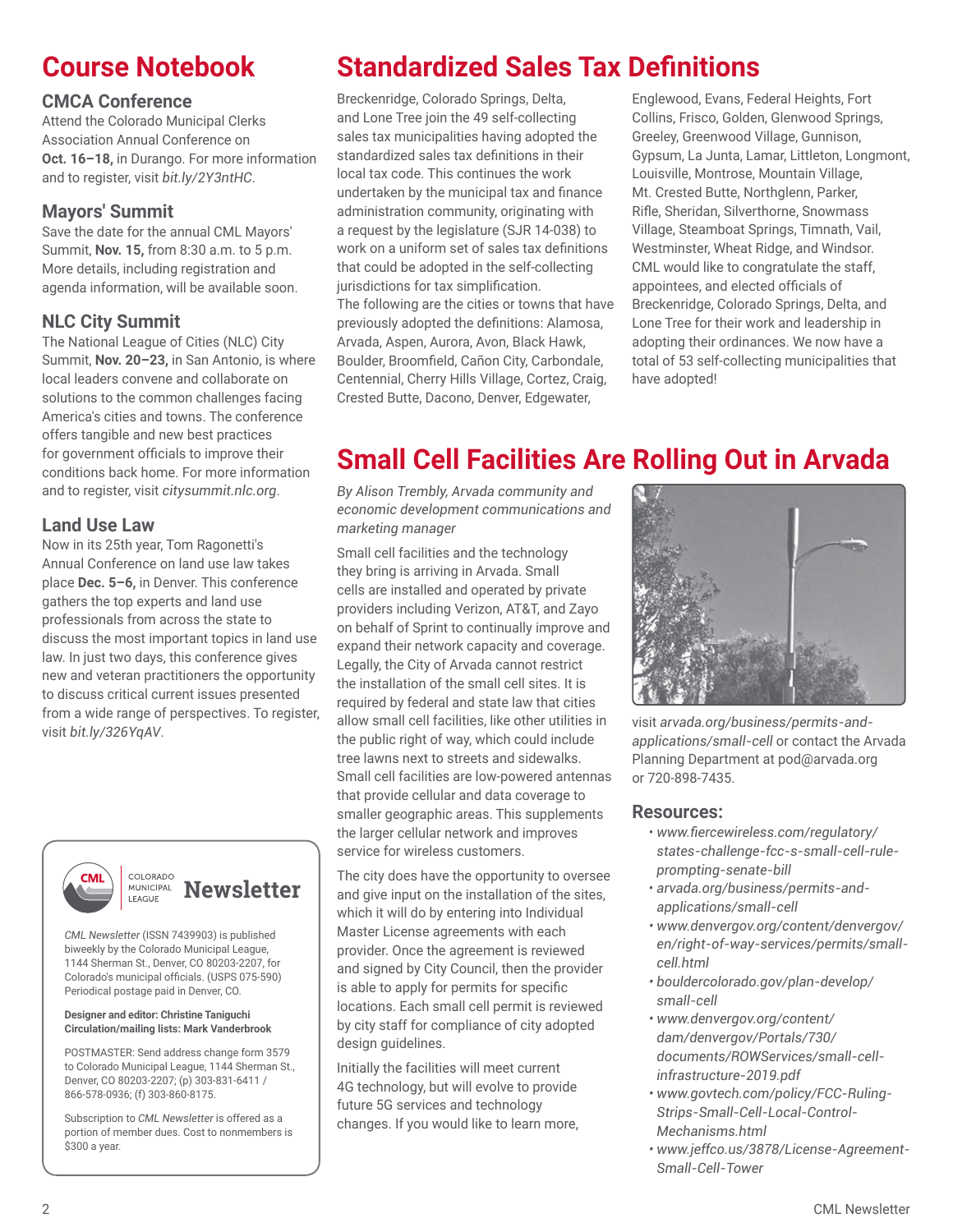# **Intentional Leadership Program Offered by Employers Council**

The Employers Council (formerly Mountain States Employers Council) is offering a comprehensive leadership training program in Denver in 2020. The Intentional Leader Program (ILP) is a year-long intensive program composed of four mastery modules — strategic mastery, results mastery, self-mastery, and interpersonal mastery.

The program includes executive coaching and other elements designed to maximize leadership potential in existing and future leaders. The benefits are not only for the

individual. The investment is also realized through more effective leadership that benefits the leader's team, as well as the entire organization.

Kevin Bommer, CML executive director, was a participant in the 2016 Intentional Leadership Program during his time as deputy director. "It dramatically changed my perspective at a critical time prior to my transition from deputy director to executive director of CML," said Bommer. "I learned as much about myself as I did from others, and all of the skills have

## **Colorado Water Congress Discusses Technical Update to Colorado State Water Plan**



#### *By Heather Stauffer, CML legislative and policy advocate*

The Colorado water community gathered in Steamboat Springs on Aug. 20–22 for the annual Colorado Water Congress summer conference. One of the hot topics discussed during the conference was the technical update to Colorado's water plan (formerly known as the Statewide Water Supply Initiative). Highlights of the 2019 report include:

- New scenario planning models which estimate future available water supplies and gaps under five different possible futures (possible futures include "business as usual," "weak economy," "cooperative growth," "adaptive innovation," and "hot growth").
- Unlike previous reports, the 2019 update also includes projections about possible

future climate change and variability as it relates to each of the scenario planning futures.

- New statewide population projections from the State Demographer's office show the current statewide population is 5% less than previously estimated in the 2010 Statewide Water Supply Initiative report.
- New quantification of agricultural gaps using new surface water modeling tools.
- New environmental and recreational "Flow Tool" used to understand potential impacts to flow and ecological health.

To read the entire analysis and technical update to the State Water Plan, visit *www.colorado.gov/pacific/cowaterplan/ analysis-and-technical-update*.

already been practically applied or shaped my awareness of the organization."

More information and the application packet are available at *www.employerscouncil.org/ intentional-leader*. There is a discount on the cost of the program if applications are received by **Dec. 13**.

An upcoming preview webinar will describe more about the program. It will take place on Oct. 30 from noon to 1 p.m. Questions should be directed to ILP@EmployersCouncil.org or 800-884-1328.

## **2019 CDOT Off-System Bridge Grant Funds**



The Special Highway Committee is now accepting 2019 grant applications from municipalities with off-system bridges that are eligible for rehabilitation or replacement. Approximately \$4.4 million will be available for allocation to municipalities and counties between 2020 and 2022. The deadline for applications is 5 p.m., Friday, **Oct. 25.**

Detailed information has already been distributed by CML to all city managers and public works directors across the state. If you have any questions or need additional information, please do not hesitate to contact CML Legislative and Policy Advocate Morgan Cullen at 303-831-6411 or by email at mcullen@cml.org.

## **CML Annual Seminar on Municipal Law**

The 2019 CML Annual Seminar on Municipal Law takes place **Sept. 27–28** at the DoubleTree by Hilton Greeley at Lincoln Park. This seminar provides expert Colorado-specific information that is directly relevant to the daily practice of municipal attorneys in the state, as well as opportunities to network with peers. To register, visit *www.cml.org*. Early registration ends **Sept. 6.**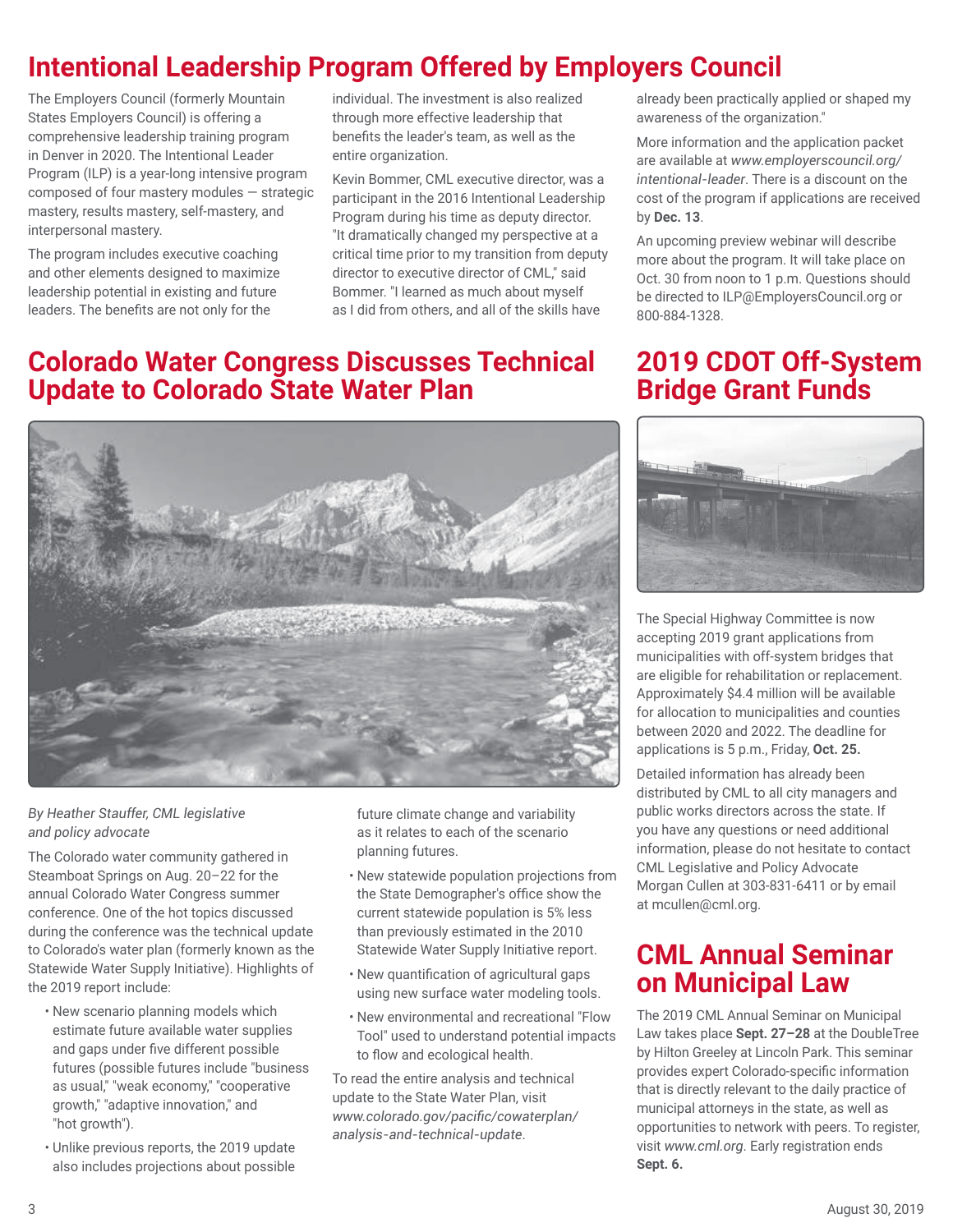## **Member News**

#### **Collaboration Campus**

The Arapahoe Community College Sturm Collaboration Campus recently opened in the **Town of Castle Rock**. The campus allows students to join an apprenticeship program, receive professional certifications, earn an associate degree or start their education before transferring to another school to complete a bachelor's degree program all while staying in the town.

## **Boulevard Extension**

The **City of Colorado Springs** is moving forward with plans to extend Powers Boulevard. Colorado Springs City Council approved a shift for more of the sales tax general funds to go into an Urban Renewal Account to help pay for the extension faster. The goal is to have Phase One completed in about two years.

#### **Economic Development Assistance**

The Southern Ute Indian Tribe and **Town of Ignacio** will receive economic development assistance as part of the 2020 Rural Technical Assistance Program offered by the Colorado Office of Economic Development and International Trade. The program provides economic development resources and strategies for rural communities across the state.

## **New Sidewalks**

The **Town of Minturn's** sidewalks are being extended on Main Street, providing a safe connection for pedestrians from the downtown area to Little Beach Park and neighborhoods on the south end of town. In addition, the town also is getting new curbs, gutters, and storm sewers, as well as a milled and repaved Main Street/Highway 24, a \$6.77 million project that is being led by the Colorado Department of Transportation.

## **Two New Murals**

The **Town of Wellington** now has two new murals in downtown, one on an automobile repair shop building and the other on a brick building next to railroad tracks. These mural projects were initiated by the Wellington Main Streets Program and were both completed in July 2019. The Wellington Main Streets Program is a nonprofit organization, made up of volunteers and staff working toward a common goal of making downtown Wellington a great place to be, and each project is a reminder of the incredible

things that happen when a community comes together.

#### **New Associate Members**

**Cline Williams Wright Johnson & Oldfather LLP**

Tracy A. Oldemeyer, attorney 215 Mathews St., Ste. 300 Fort Collins, CO 80521 970-221-2637 toldemeyer@clinewilliams.com *clinewilliams.com*

Cline Williams is a full-service firm with offices across Nebraska and in Fort Collins and Holyoke, Colorado. The firm assists individuals and institutions with their most challenging legal problems. Cline Williams takes pride in helping its clients find solutions and thrive in today's ever-shifting legal landscape.

#### **Colorado State Library**

Crystal Schimpf, leadership and community development public library specialist 201 E. Colfax, Room 309 Denver, CO 80203 303-866-6891 schimpf\_c@cde.state.co.us *www.cde.state.co.us/cdelib*

The Colorado State Library (CSL) helps libraries, schools, and other organizations improve services, making it easier for all Coloradans to access and use the materials and information they need for lifelong learning. CSL provides leadership and expertise in developing library-related policies, activities, and assistance for school, public, academic, and special libraries. CSL staff provide consulting and training in areas such as 21st century learning, strategic planning, library law, children's services, and state institutional library services. It also manages statewide electronic services such as Colorado Historic Newspapers Collection and SWIFT Interlibrary loan, and offers free copies of our brochures and publications.

#### **Olsson**

Andrea Cole, business development 1525 Raleigh St., Ste. 400 Denver, CO 80204 303-237-2072 arcole@olsson.com *olsson.com*

Olsson is a nationally recognized, employeeowned engineering and design firm with a rich history of success. Founded in 1956 on the very mindset that drives it today, Olsson is here to improve communities by making them

more sustainable, better connected, and more efficient. Simply put, it works to leave the world better than it found it. Olsson provides a wide array of service lines, including planning and design, engineering, field operations, environmental, and technology.

#### **Professional Engineering Consultants**

Kent Bruxvoort, project engineer 420 Linden St., Ste. 110 Fort Collins, CO 80524 970-232-9558, ext. 2507 kent.bruxvoort@pec1.com *www.pec1.com*

Professional Engineering Consultants (PEC) is a civil engineering and facilities engineering firm with an office in Fort Collins. PEC has provided comprehensive municipal engineering and planning services for more than 50 years, with service capabilities ranging from highways to hospitals, water towers to wind turbines, stadiums to sidewalks, and everything in between. PEC is flexible in its approach, innovative in its thinking, and relentless on your behalf.

#### **Smart Colorado**

Henny Lasley, executive director 789 Sherman St., Ste. 250 Denver, CO 80203 720-350-5366 henny@smartcolorado.org *www.smartcolorado.org*

After Colorado voters passed Amendment 64, legalizing recreational marijuana, Gov. Hickenlooper formed the Marijuana Task Force to establish regulations. However, the impacts of legalized marijuana on youth were overlooked. As a result, in 2013 Smart Colorado was founded to protect the health, safety, and well-being of Colorado youth as marijuana becomes increasingly available and commercialized. Smart Colorado advocates for protections of kids at the state and local levels, speaks to parents and trusted adults throughout the state, and procures media coverage to provide a balanced viewpoint on the youth impacts of Colorado's marijuana landscape.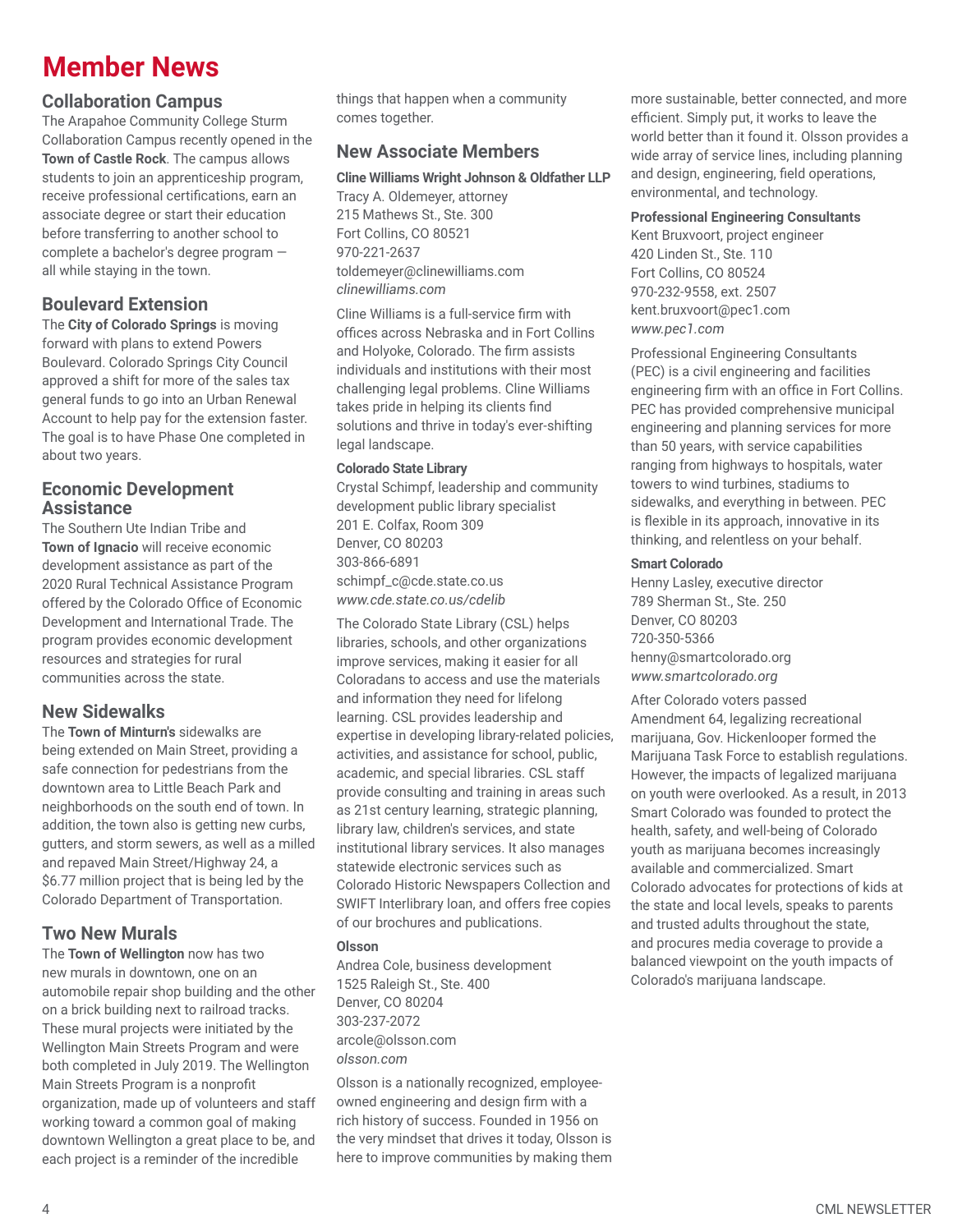## **CML 2019 HUTF Revenue Estimates**

*By Morgan Cullen, CML legislative and policy advocate*

Each year, CML prepares our annual Highway User Tax Fund (HUTF) memo and municipal estimates to assist you with modifying your current 2019 budget and in developing your 2020 budget. Please note that these HUTF estimates are based on data from the Colorado Department of Transportation and the State Treasurer's Office, and are being provided for budgeting purposes only.

# **CML District Meetings**

Join CML for an evening of conversation and connections in your region!

Each fall, CML staff members hit the road for a series of regional meetings throughout the state, hosted by a city or town from each district. These meetings begin at 4 p.m. with a business meeting where you will hear about CML's policy process and be able to provide your input as we prepare for the 2020 legislative session. You will also be invited to share what is happening in your municipality.

The connection continues after the business meeting, with a social hour and dinner arranged by the district's host municipality. (There is a nominal fee to attend these meetings.)

RSVPs are required. For more information and to RSVP, visit *www.cml.org/outreach*.

**Sept. 4** — District 4, Woodland Park **Sept. 4** — District 3, Brighton **Sept. 5** — District 13, Westcliff/Silver Cliff **Sept. 11** — District 11, Parachute **Sept. 12** — District 12, Snowmass Village **Sept. 19** — District 6, Rocky Ford **Sept. 19** — District 1, Fleming **Sept. 24** — District 8, San Luis **Sept. 25** — District 9, Cortez **Sept. 26** — District 10, Montrose **Oct. 1** — District 5, Cheyenne Wells **Oct. 3** — Districts 7/14, Pueblo **Oct. 3** — District 2, Windsor

Also, during the past two legislative sessions, the Colorado General Assembly passed SB 18-001 and SB 19-262, which will provide additional one-time HUTF revenue for Colorado's cities and towns. This money was transferred in one lump sum and was received by all Colorado municipalities. Because of this legislation, CML has also provided separate SB 18-001 and SB 19-262 specific estimates for your review.

These memoranda have been posted on the CML website and can be accessed at *www.cml.org/home/publications-news/ resource-detail/Memo-HUTF-Memo-and-Revenue-Estimates.*

If you have any questions regarding this year's estimates or the SB 18-001 and SB 19-262 related estimates, contact Morgan Cullen at mcullen@cml.org.

## **Research Corner: Census of Governments**

*By Melissa Mata, CML municipal research analyst*

A census of governments is required by federal law to be taken at five-year intervals, and in April 2019, the United States Census Bureau released the 2017 data. The Census Bureau defines a government as an organized entity having governmental character, and sufficient discretion in the management of its own affairs to distinguish it as separate from the administrative structure of any other governmental unit within that state.

The Census Bureau categorizes local governments as either general purpose governments, such as county governments, municipal governments, and township governments, or special purpose governments, including special districts and school districts. Special districts are the most numerous (43%) of the 90,075 local government units around the nation. Of Colorado's 3,141 local governments, special districts are the overwhelming majority (84%). The breakdown of various governments as reported in the 2017 Census of Governments is to the right. (For the purposes of this census, Denver and Broomfield are classified as municipalities, and not counties.)

Source: *www.census.gov/library/ publications/2019/econ/2017isd.html*



**National**